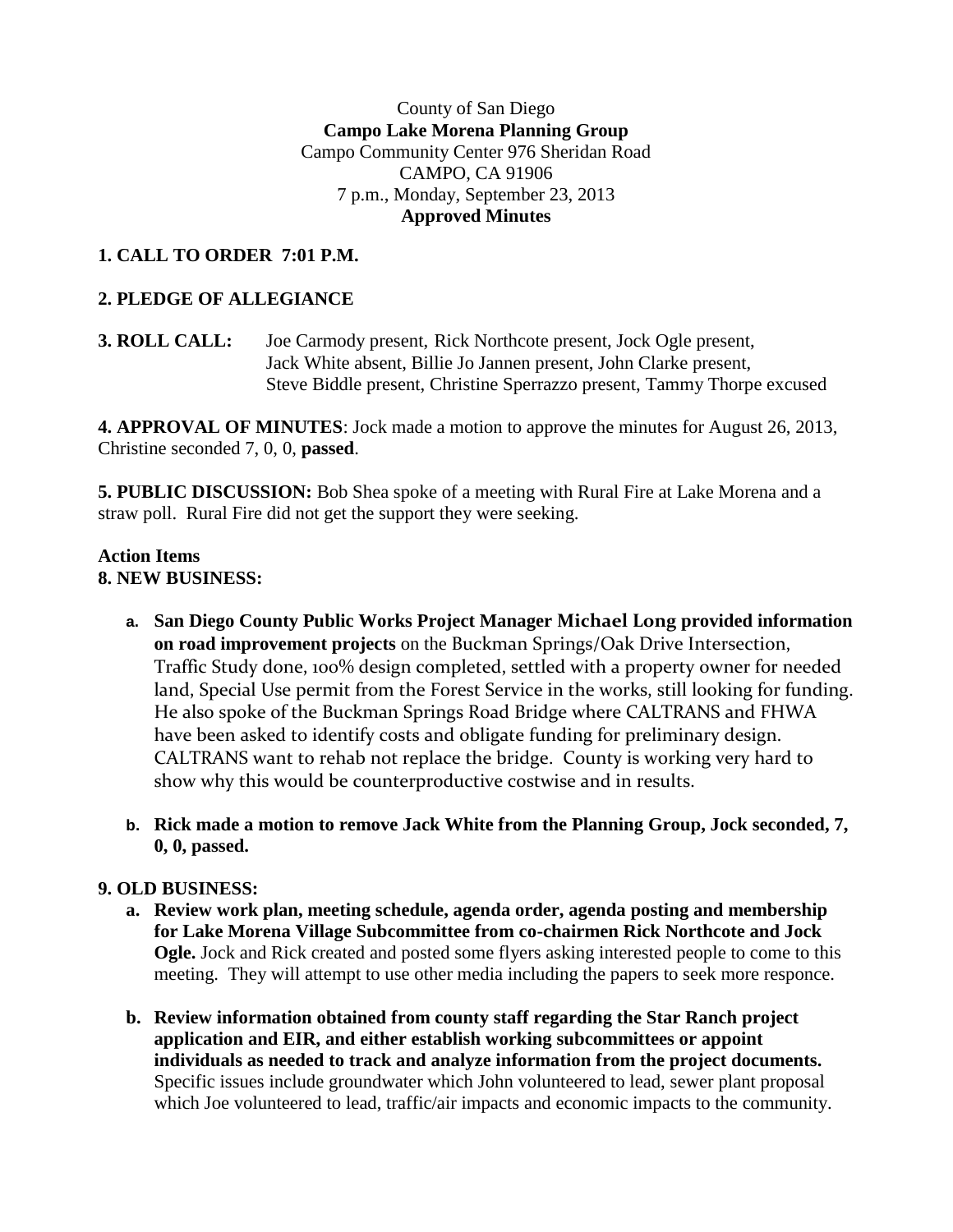Subcommittees will be tasked with developing EIR comments and proposed recommendations for consideration by the whole group. Jock volunteered to lead Public Safety. Rick made a motion that these 3 would be future chairs of their respective sub committees, Christine seconded 7, 0, 0 **passed**.

#### **6. CORRESPONDENCE AND ANNOUNCEMENTS**

- **a. Bob Shea will update us on what he has learned about the low-flying military helicopters.** The planning group sent a letter to Congressman Duncan Hunter asking that the issue be looked into. His office referred us to Juan Vargas, who is our new congressman. Bob Shea was in contact and Congressman Vargas' office is going to send someone to talk with us.
- **b. The Star Ranch vesting and landscape architecture maps** will be available for public perusal at all of our meetings, beginning this month. The map package consists of 23 pages of full-sized maps. The electronic maps sent to us by staff after the last meeting are outdated and incorrect.
- **c. Notice of Preparation of a DEIR for Highway 94 road improvements to serve the casino complex proposed for the Jamul Indian Village (multi-story casino, wastewater treatment plant, fire station and two parking structures**). The road projects, which will include realignment of Highway 94 and restructuring of one of five alternatives for access to the casino, is the only element under review in this notice. Public comment is being accepted on what the EIR should include in both scope and content. The public may address questions to the Caltrans Public Information Office via email at [ct.public.information.D11@dot.ca.gov](http://jacjamul.com/ct.public.information.D11@dot.ca.gov)**,** or by phone at (619) 688-6670. Written comments on this project may be sent to: David Nagy, Chief, Environmental Analysis, Branch B, 4050 Taylor Street, MS 242, San Diego, California 92110. The notice did not include a deadline date for comments, but suggested that recipients should respond "not later than 30 days after receipt this notice." A scoping meeting was held on Sept. 17.
- **d. Tentative agenda, San Diego County Traffic Advisory Committee**. The committee met on Sept. 13.
- **e. Agenda for the Sept. 19 San Diego County Land Development Performance Review Committee.** The stated mission of this committee is "...*to work with county staff to develop meaningful performance measures that capture project timelines and costs to demonstrate efficiencies gained over time through process improvements.*" The committee meets at the County Operations Center, 5510 Overland Drive, San Diego, CA 92123, 3rd Floor, Drake Conference Room. The group met on Sept. 19.
- **f. Notice of Availability of a Draft Environmental Assessment for the Expansion of Range and Training Facilities and Training Support Operations at Naval Base Coronado, Camp Michael Monsoor in La Posta, California.** The comment period expired on Sept. 6 for this document, which may be accessed at http://www.piersystem.com/go/doc/4275/1873882.